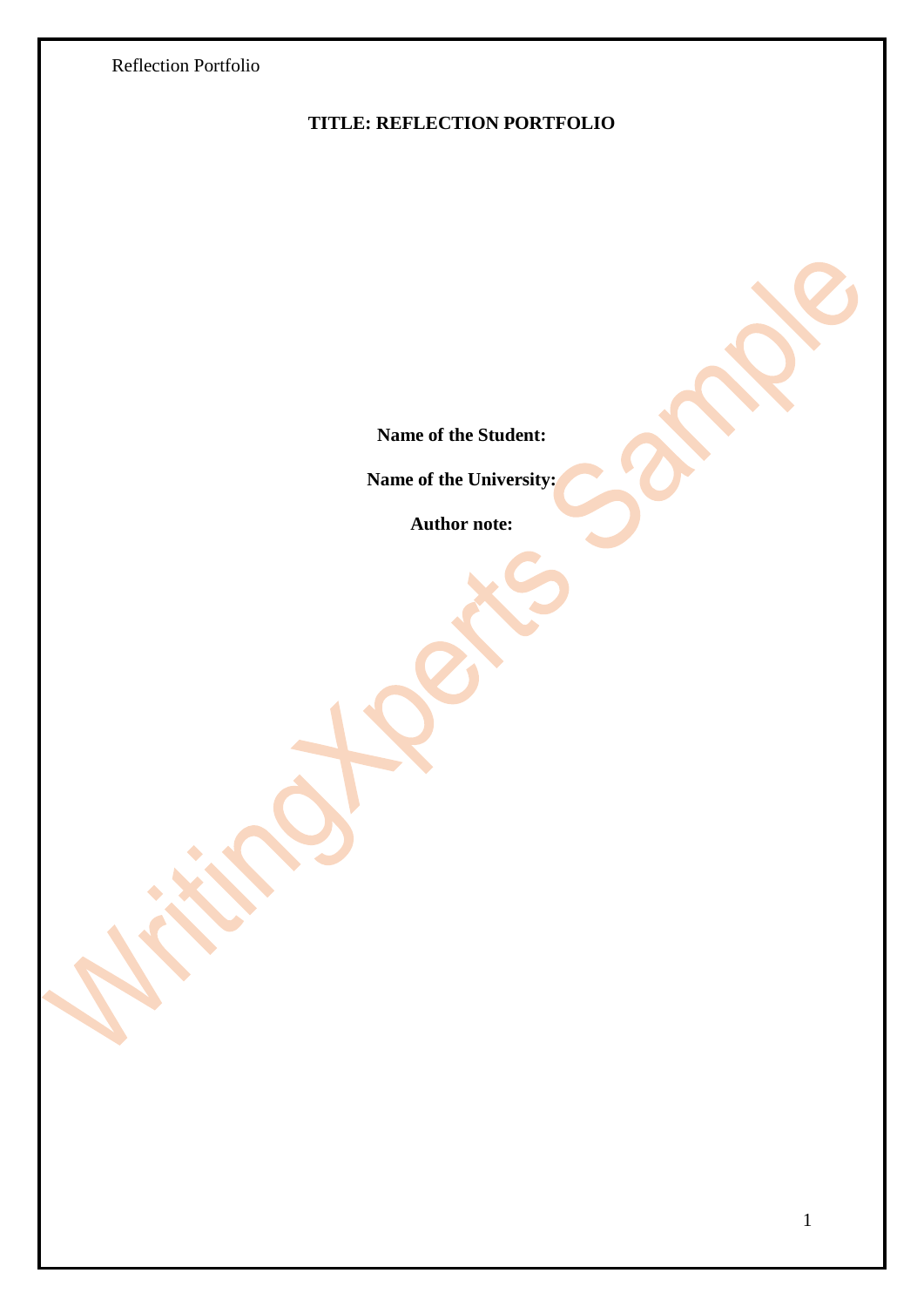I visited a 3-star hotel named Cliftonville Hotel, situated amidst the western outskirts of Cromer in the United Kingdom. I was elated by their warm greetings. Through this reflection portfolioI will try to reflect upon hotel business using management theories, concepts and business performance tools to measure, review and evaluate the essential issues in hospitality industry and try to reflect about what I have learned from the theoretical as well as practical elements taught to me during the lectures in weeks.

In week 2, we were introduced to a 3-star hotel named the Cliftonville Hotel, situated amidst the western outskirts of Cromer in the United Kingdom (Cliftonvillehotel.co.uk). Every hotel requires a predefined organizational structure that enables them to carry out all the daily viable hospitality operations. And what enticed me more is the categorical responsibilities of the different departments in the hotel especially the front office management. The prospective role of front office personnel is of utmost significance. I found that they got to deal with a plethora of responsibilities. These include desk services, laundry, reservations and bookings, concierge, payments, telephonic communications, and finally housekeeping services. Their continued activities have taught me to categorically do multi-tasking effectively. The front office of any hospitality business is where the guests arrive initially and are greeted. My first visit made me acknowledge their warm greetings even more. Starting from their respective registrations to room assignment to bill clearance and finally check out, everything was methodically coordinated by the front office team. I also observed their actions upon encountering an emergency. Now, when it comes to front office communication, healthy and cordial interaction is highly solicited as it fosters a deep sense of mutual trust and cooperation among the guests as well as the management body. My personal experience stood out because I received all the amenities before inquiring. Their communication with peers and also the subordinates is very clear and transparent. Hence, I learned to bestow communication with positivity, warmth, and congeniality. In this regard, Douglas's management theory of motivationis mention-worthy (Pugh & Subramony, 2016). Its application is a critical managerial challenge for every front office management. It guided me with the opportunity to categorically understand the basic hospitality behaviors and how to deal with varied departmental activities. In my experience, I found them to sort out and provide us, the guests with the updated status of the discount offers and other coupon-based settlements as well.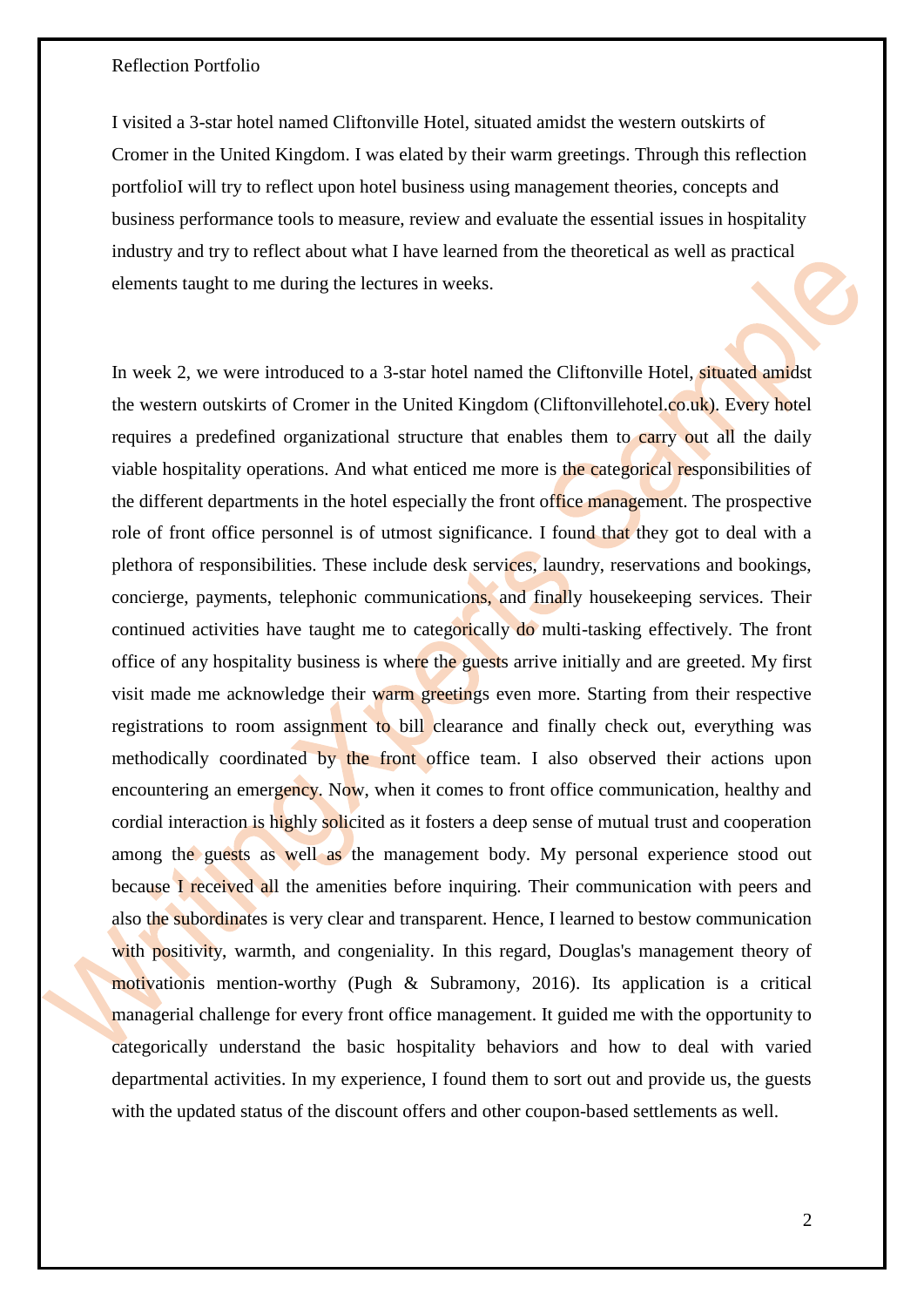In week 3, we were introduced to the varied aspects of the Reservation department of the hotel corresponding to their role and purpose. They handle all the basic reservation-related accommodation requests with the guests and consistently monitor the reservation and room status. Their choicest activities made me reflect on my personal experiences too. I learned that the intended role of this department is not just restricted to making guest reservations; I have observed them documenting the records of the occupancy list. This automatically assists the sales and marketing group to strategize the necessary planning wherever required. As guests, we received the finest of reservation facilities and comfort from the hotel. They accepted my reservation and cohesively explained to me all about the room revenues. So when I made this for a specified period, I expected them to honor my request and bestow their commitment. My experience was immensely good upon finding reality to my expectations from this hotel. I experienced the sudden arrival of a female to the hotel owing to some emergencies. Despite being full, the reservation department readily accommodated her without being inconsiderate. This showed that they inculcate accommodating culture in their hospitality business to progressively ameliorate the guest experience so that through visitors their reputation is disseminated all across the country. My experience also enabled me to be professionally more accommodating and generous. In this regard, the management theories of human relations deserve specific mention. It enables humans to subsequently be a part of a warm and supportive unit that promotes eventual growth (Mavin & Grandy, 2016). If I as a visitor receive attention, I would categorically perceive and be motivated to re-visit the place resulting in sharing positive reviews and contributing towards their better revenue generation.

Thus, in my conclusion, any hotel's reservation department is a pivotal part that the higher officials and management team should consider improving.

In the fourth week, we were taught a new concept of hotel management called the guest cycle. This makes me elucidate my personal learning as a guest. The guest cycle typically possesses a wide variety of stages. It initiates from the pre-arrival, followed by arrival, stay, and occupancy, and ends with the final departure. It categorically represents a viable approach to the designated front office functions. I realized that one of the most prudent tasks pertaining to this is guest services and their corresponding accounting. I understood that the front office personnel is very well aware of such guest service-related responsibilities at all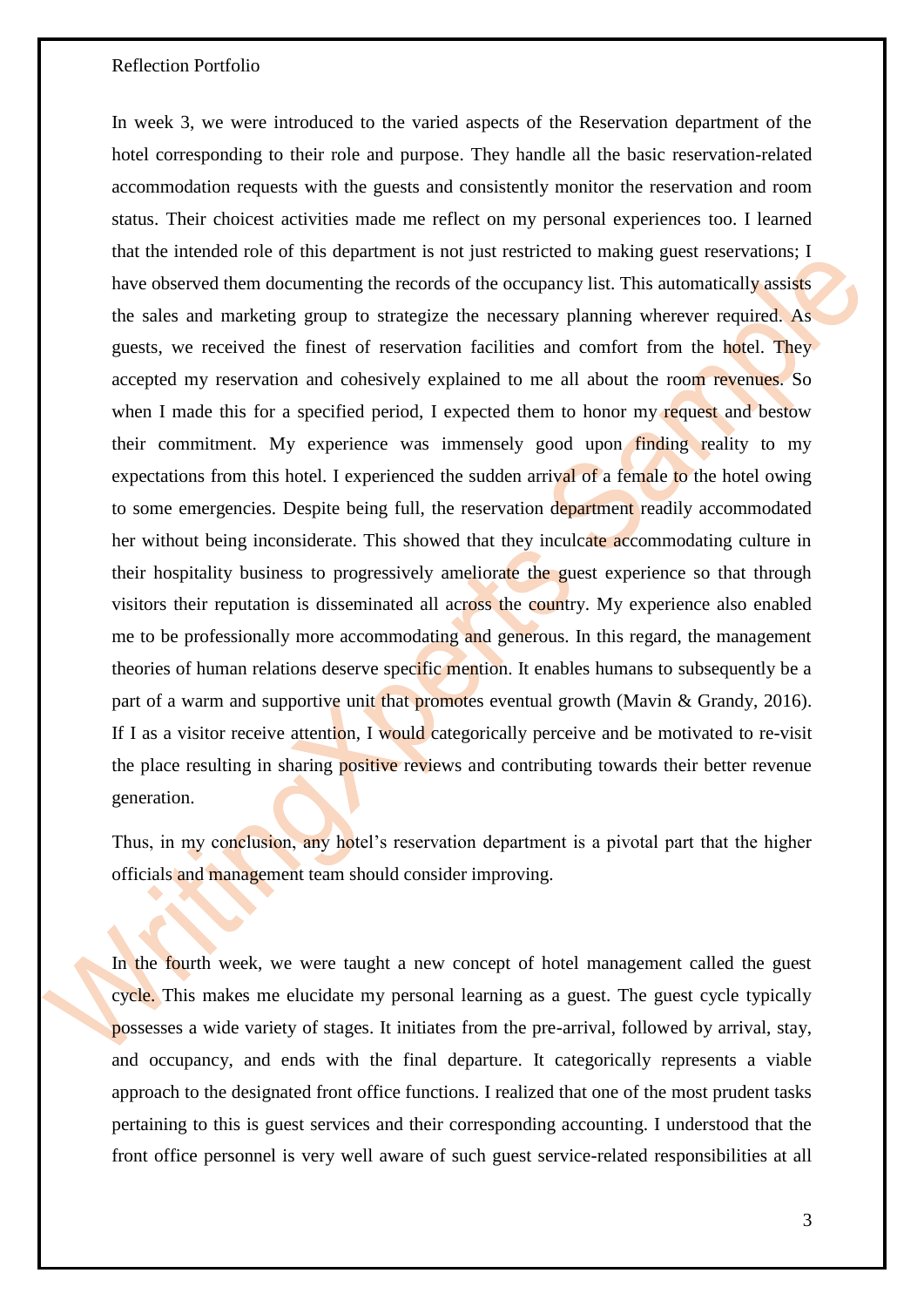stages of their stay. From the hotel's perspective, I found that the concerned individuals harbored a clear comprehension of the business flow of the hotel. My personal decision of having this hotel reserved was affected by customer reviews and also the way they communicated over the phone. I also collected various details while staying that helped me to methodically learn and imbibe patience and people management. Their greeting practices enhanced my positive grounding about the hotel and I was specifically amazed by their prompt service when I expressed my intent for a room alteration in odd hours owing to weak internet connectivity. This was not an anticipatory service but I learned to be professionally co-operative through this experience. During my stay, they were consistent in monitoring the daily necessities timely. Even more, interestingly, they were in need of my feedback. It accounts for the Administrative management principle wherein through the well-defined forecasting, strategies, and control of the management, a business can categorically flourish and establish its stern foothold very soon (De Camargo Fiorini et al., 2018). I experienced the same where the hotel management keeps maintaining the relevant services orderly to the core value of ameliorating the guest experiences. Finally, during my exit, they bid a congenial goodbye and additionally encourage me to have a revisit soon.

In week 5, I was privileged to have substantial experience in the hotel as a satisfied guest. The guest experience categorically strengthens or diminishes a hotel's brand reputation (Li et al., 2019). I experienced their outstanding team functionality from the individual groundings I developed during my short stay. I realized that the accommodation providers were innovating their services and modulating them every day. Eventually, my experiences strengthened when I found them taking practical initiatives to engage us prior to the arrival. They were in regular contact through email campaigns. This created an enormous experience right from its inception. I was also elated to find their online presence every time I tried to specifically reach them for any minute queries. Additionally, I found complimentary 24/7 beverage services on each floor which is not so likely. I even got to experience alternative accommodations when needed. Secondly, their upgraded amenities successively impressed me. My alternative room was updated with modern standards and I never faced any delay related to receiving housekeeping services. Therefore, in my novice opinion, assembling business structures that are fundamental to refining guest experience should be implemented in any hotel business architecture. In this regard, once again the human relations based management principle is solicited; where progressive outcomes occur through repeated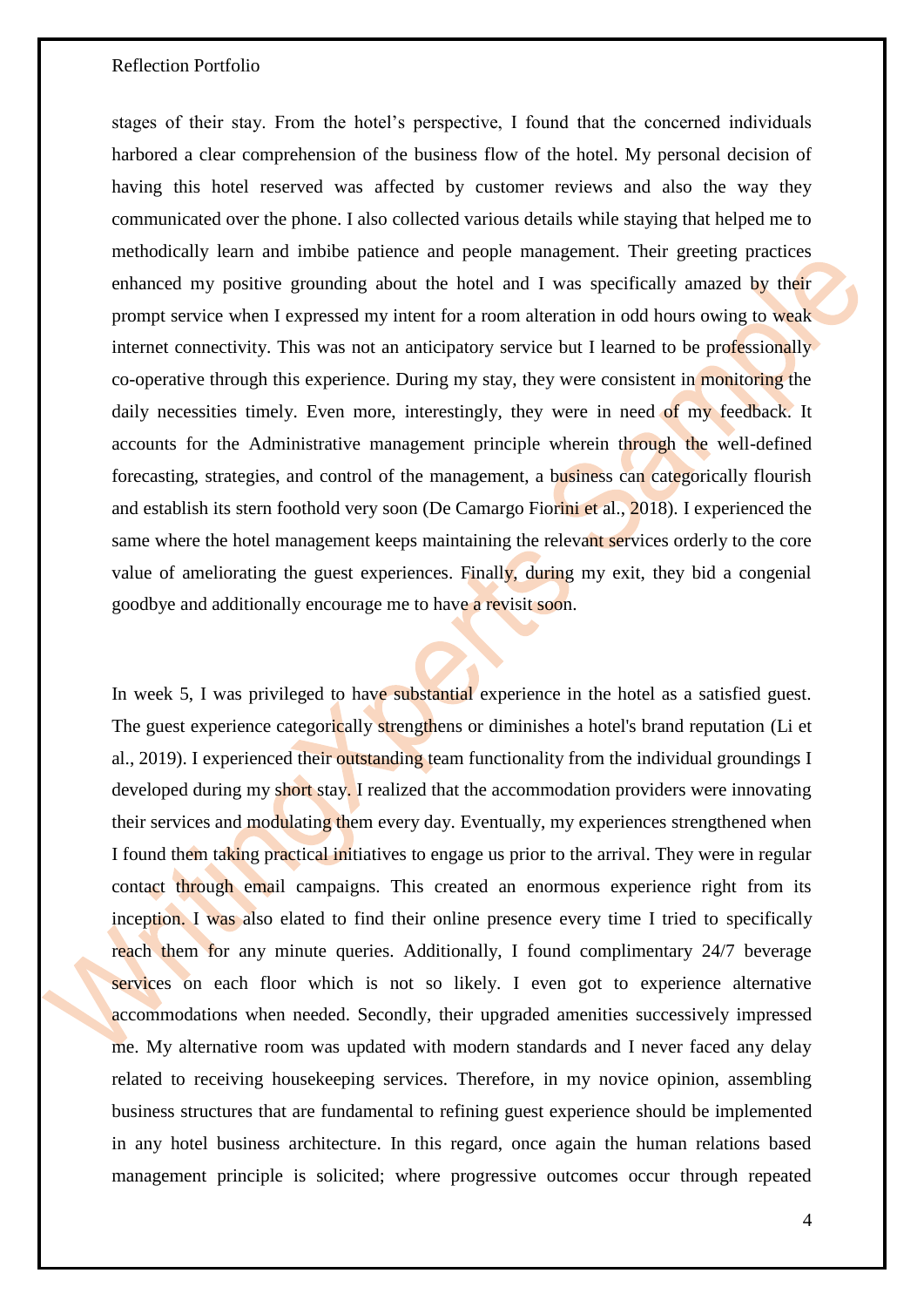diligence and generosity (Mavin & Grandy, 2016) I experience the sudden happenings in the hotel at rush hours and also observed the steady involvement of each responsible individual and the potent ways they adopted. This not just impressed my personal experiences but also assisted me in imparting the same professional generosity to the near ones. I felt the minimum necessary to be consistently helpful and learn from any unprecedented intricate situations. This analysis helped me clear the earlier doubts I bleared on sound guest and/or customer experiences from the hospitality industries.

In the  $6<sup>th</sup>$  week, I got well acquainted with the conceptualization of housekeeping management. As a novice learner, I got well-versed with their job description, core responsibilities, and basic requirements. Any hotelier must implement effective housekeeping management strategies to improve guest grounding. I found them to categorically comply with cleanliness standards and hygiene. Hotels that are untidy and shabby looking become unappealing in terms of aesthetics. The hotel I visited presented a substantial aesthetics where each room I checked were in proper order. This ameliorated my previous broken understanding of the vivid roles of the housekeeping personnel. I also realized that their activities do not limit within the cleanliness boundaries of the hotel but they are chiefly responsible for training new staff and preparing staff schedules. They are always engaged in coordinating the needs of housekeeping stuff for the incoming guests and more. I found all the housekeeping members with a minimum of diploma certificates; hence I realized this hotel prioritized education requirements as well. I found many members being promoted as a supervisor in the department. The cooperative house keeping management of the mentioned hotel prepares rota biweekly so that no one is unethically burdened with excessive duty hours. In this context, Taylor's theory of Scientific Management is of great relevance. This principle centers on staff productivity and how effectively it can be maximized (Dahlgaard-Park, Reyes & Chen, 2018). I was introduced to this notion and could subsequently relate this to the standardization of the hotel's housekeeping management. I noticed for beginners, the team superiors allocate individual training sessions so that personal care and time could be invested to sequentially train the novice employee the most effective way to get a given task done. Such practices promote customer satisfaction and increase the eminence of the hotel. Thus, in conclusion, I would mention and emphasize the relevance of the housekeeping department and how well a hotel can strategize their responsibilities to strengthen guest experiences.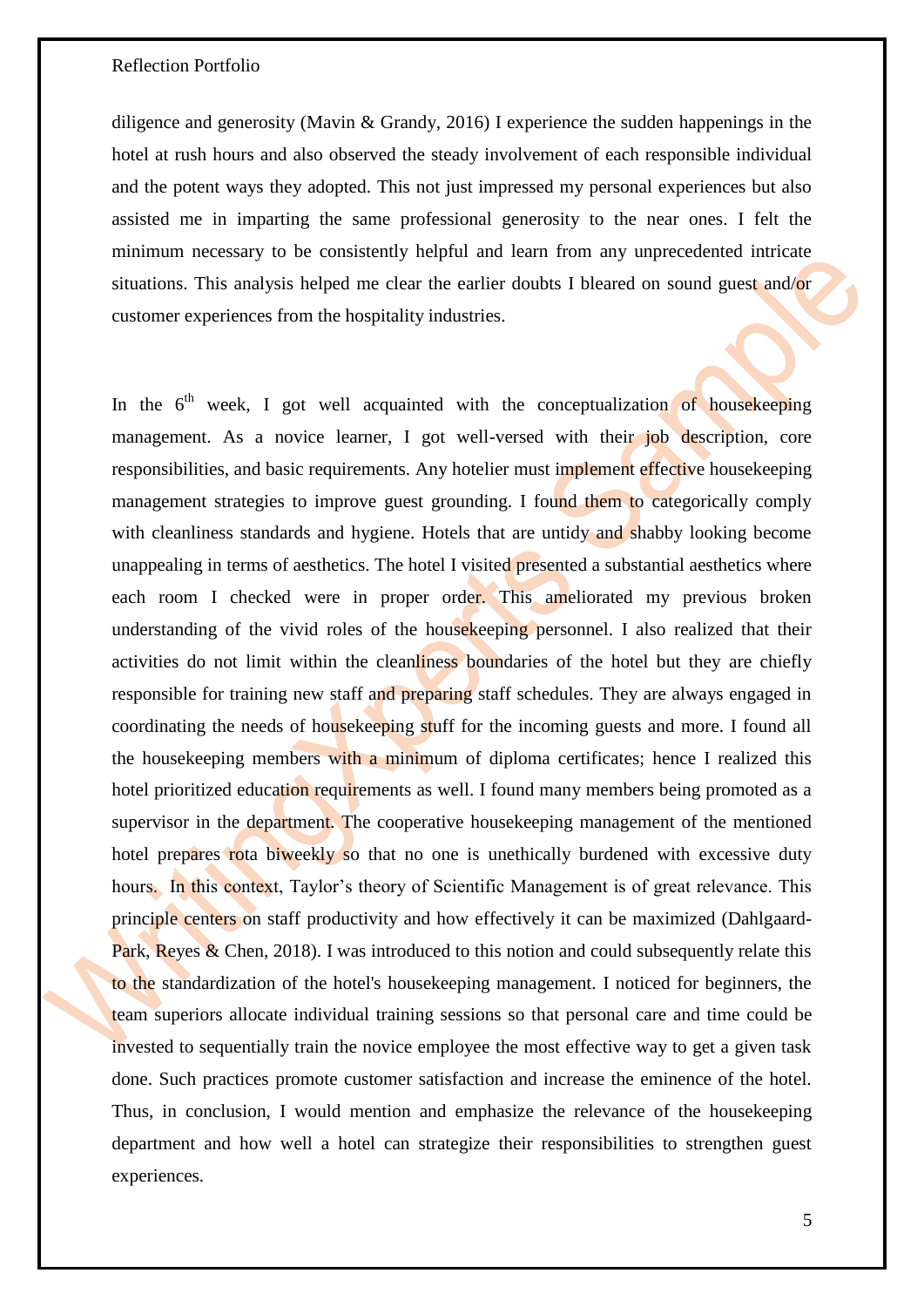In week 7, we were made acquainted with one of the most predominant parameters of hotel service delivery that is communication. This concept made me reflect on my individual experience where I observed how clear professional communication drives the smooth business operations of the hotel. I noticed their effective capability of communicating with the guests, fellow colleagues, and the workers. I learned that even on today's date where people rely more on electronic communication, the significance of verbal communication abilities must be well-executed especially in the hospitality industry. I experienced that such compelling skills are realistically beneficial. Their cordial professional communication increases guest experiences because they convey that we as guests are being listened to and given attention to. All of us were dazzled with their clear communications throughout our stay. What intrigued me more was not just their communication with us and how uniformly they communication and regulate business operations with all the other department staff. Interestingly, those staff with weaker English were not belittled; a senior supervisor was guiding along to ensure his thoughts are being categorically conveyed. This made me learn more about being supportive of my peers. The departmental head however encountered some challenges with collateral reports not being cohesively documented by a few junior workers. So, they immediately announced a staff training session. As a learner, I expressed my intent to attend this and I learned the professional means to deal with intricate guest complaints and more importantly how well to document menus, reception bills, reports, and other paperwork. I realized the relevance of periodic training. This enabled me to associate these practices with the Principle Communication theory by Shannon and Weaver (Van Ruler, 2018). From a common contact source, communication is disseminated across and executed in an accurate direction. Also, I learned that successful professional communication is effectively a dualprocess. It requires higher management to methodically listen to the respective viewpoints of the staff. And I understood the concept of weekly feedback sessions that work as the pivotal means of hearing from the junior workers.

In Week 8, I came across a novel concept that I never explored earlier. Among the various hotel services, the job responsibility of a night auditor is significantly prioritized for a plethora of reasons. Their predominant operation is to categorically track the accounting records. They help the guests with all of their overnight requirements and balance the whole day's accounting details from the earlier shift. I noticed their steady involvement in tracing the respective charges as assigned in the hotel's different departments. I found the concerned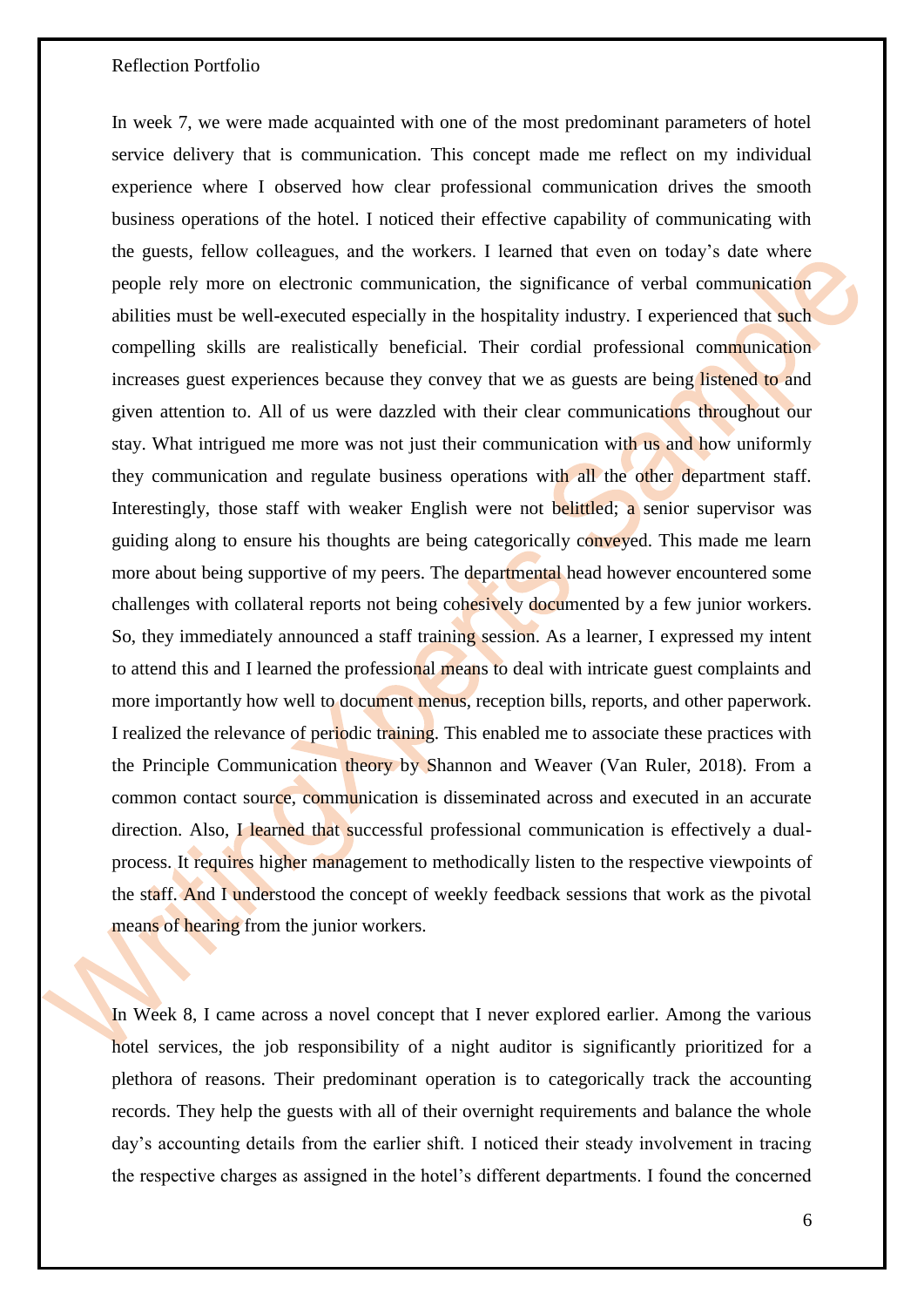person printing and reserving all the files for the upcoming business day. Another interesting concept I was introduced to be the business process updates through property management software. I found them reconciling all the processed invoices and thoroughly preparing the departmental paychecks. The night audit personnel provided us with excellent guest services and also ensured the front desk accounting operations going steadily. Hence, every hotelier must categorically implement an effective night auditing service to ensure better customer satisfaction. I also learned that a potent night auditor harbors immense mathematical skills beyond their abilities to possess stern customer service expertise. I experienced some discrepancies with my room bill; as an efficient night auditor, the concerned individual summarized me with all the minute details of the operations management. Despite his rush hours, he took considerable time explaining the breakdowns of the bill and verified each with his documented record as well as computerized information. These made the convoluted calculations much more comprehensive. I collated this new concept with the management principles of human relations. Having accommodating people help in stimulating the overall business growth (Lindebaum, 2016). Thus, I conclude that the night audit responsibility is an effective parameter that every hospitality business should consider implementing.

In **Week 9**, I subsequently learned one of the preliminary parameters of hotel service delivery, which is **guest safety.** This can emphasize my experience pertaining to the hotel's safety services. The hotel had well-lit lobby areas, staircases, and elevators to ensure visitor's safety. I also found valet based parking lots so that females do not bear the compulsion to visit that area. Each room was laces very close to the lifts. I noticed adequate safety lockers in each room as well. What enticed me was the fact that each transaction was getting recorded immediately and the guests were instantly provided with the distinct token against receipt. A supervisor was intensely monitoring the activities at all times. This ensures a crossverification as well (Birinci, Berezina & Cobanoglu, 2018). Each floor was specifically assigned with two individuals even at night to ensure the safety of each visitor. Every floor and corridors had closed cameras to categorically capture the on-going activities. This helps to monitor thefts and malicious doings inside the premises. Hence, I found their internal guest safety to be very stern. Even the poolside was properly fenced and the serviceman was placed at the respective entrance to limit unwanted entries. I learned that it requires the management to categorically screen and appoint effective staff to inspect and have a stern vigilance of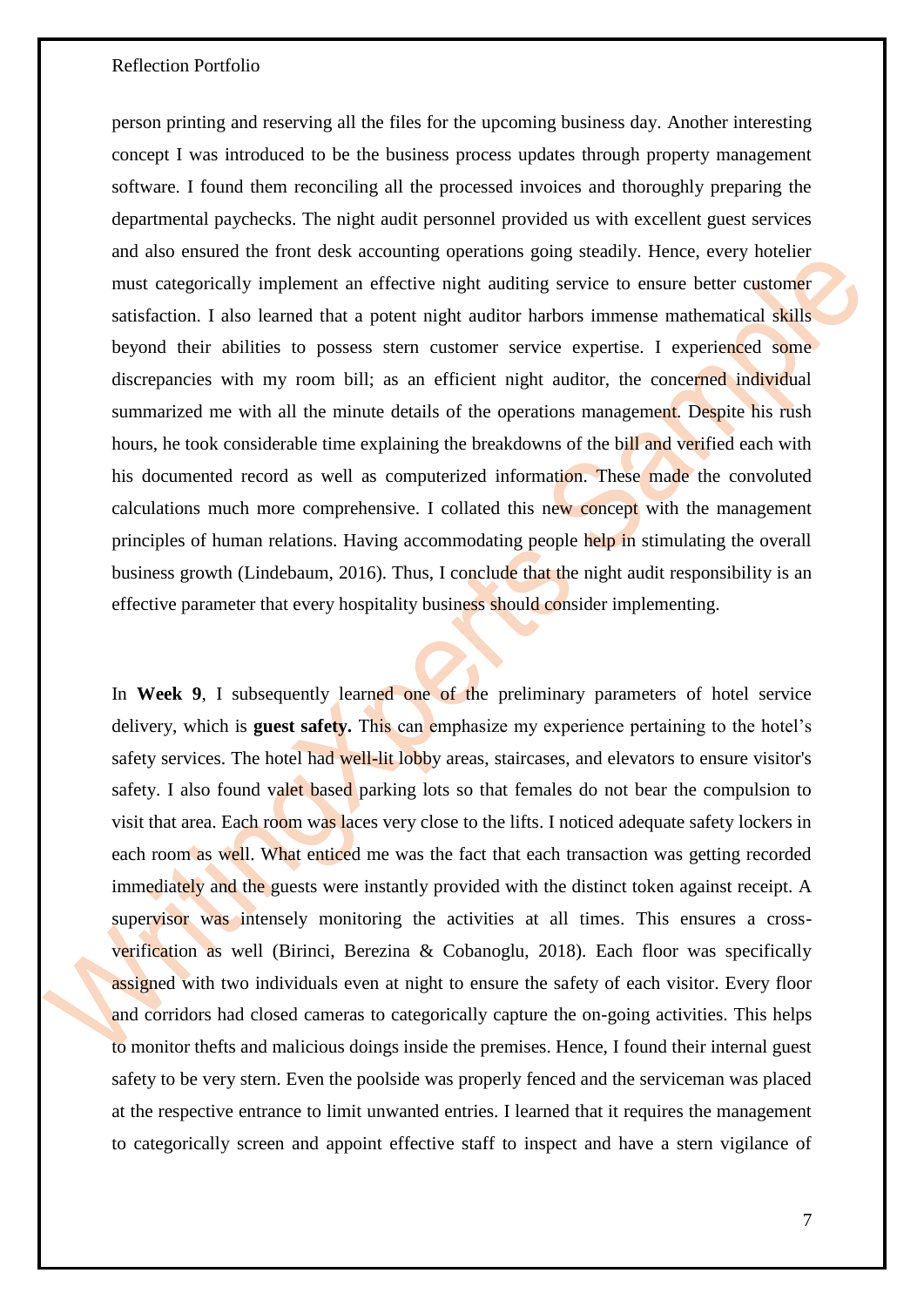these activities. Thus, I conclude that it is of utmost importance to implant a safe domain to protect the guests as well their physical belongings to polish guest experience.

Another area our focus was especially drawn to was **risk management**. From my experience, I comprehended that there are multifaceted risks in the hotel business and at each level, they are viably identified through multiple aspects. In my experience, risks are identified owing to a series of prospective incidents that range from customer audits to self-assessment. This hotel categorically implemented a long-term management strategy to modulate and limit its risks to ameliorate guest experiences. However, I realized these goals are strategically aligned and bestow in distinct aspects. All these coherently maintain and refine the hotel's reputation. They construct a risk profile and implement management standards into the same. This includes the pertinent areas of report reviews, operational control, risk financing, safety framework analysis, and others. They have imbibed a cordial culture that offers more resilience to any unexpected or unwanted risks. In both safety and risk management tactics, Fayol's administrative management theory is relatable. I realized the relevance of the management to maintain an orderly facility so that teamwork and guest experiences are simultaneously promoted (Voxted, 2017). From the training agenda I attended, I summarized some of its key messages. I experienced how to seek for the most viable risks through quality audits and intelligence accumulation. They discuss all of the prominent issues in their monthly action safety meetings. People are provided with the liberty to disseminate their viewpoints. Which risk is to be instantly prioritized and which to be escalated further depends on the managerial verdicts.

In Week 10, I successively experienced and acquired abundant knowledge on cost controlling in the hospitality business. There are multifaceted opportunities for any hotel to cost controlling to run their management architecture with ease. This hotel hired expert candidates in their finance division who can comprehend the changes related to the market valuation. This assists the hotel management in saving considerable taxes. I realized it helps more when the property has not been specifically appraised for a prolonged period. Also, on their core revenue side, one can maximize their profit by bestowing the bottom line flow through all across uniformly. From a session, I learned how hoteliers can progressively execute better initiatives for controlling viable costs. This enhanced my satisfaction and experience of this new conceptualization as a first time visitor. Additionally, this management aspect taught me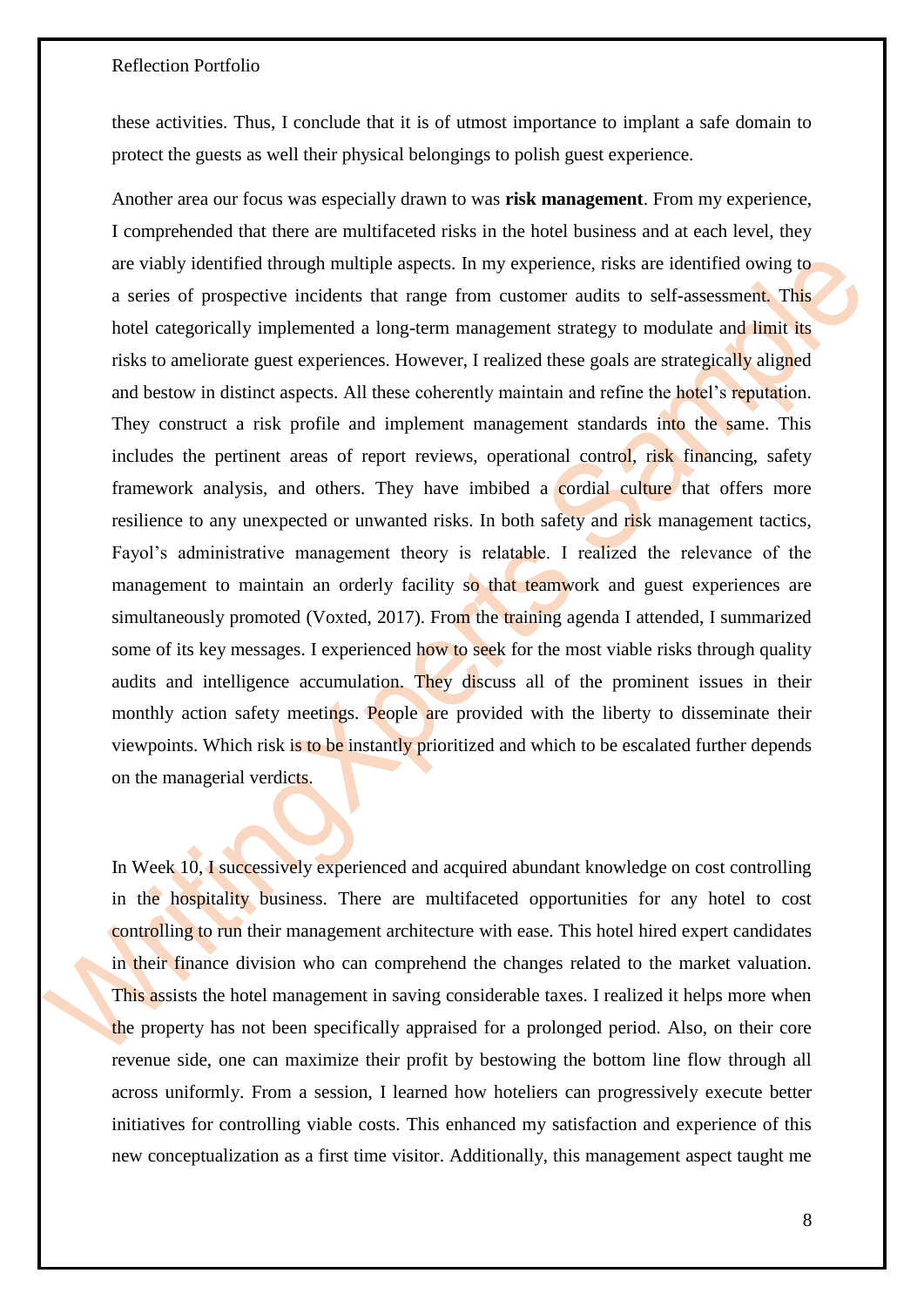how to take successive care of the accounting details. There are categorically three segregated layers including direct expenses, overhead cost margins, and labor charges. Furthermore, I realized that the initiation needs to have a detailed model that can slowly flex and progress with demands and occupancy. But it becomes ambiguous if the hotel management reluctantly implements this. The Douglas management motivation theory is relatable as it generates cross-training and prodigious management which is visibly crucial to facilitate enormous cost control (Pugh & Subramony, 2016). The finance employees can actively inculcate this strategy during the peak periods which would result in more productivity during the sluggish period. This is categorically one of the most crucial departments because it frequently offers numerous contacts with a broad range of potential customers like us.

Therefore, from this notion, I learned that to enhance revenue generation and investment returns, hoteliers must implant cost controlling strategies to effectively operate even during acute emergencies and intricacies.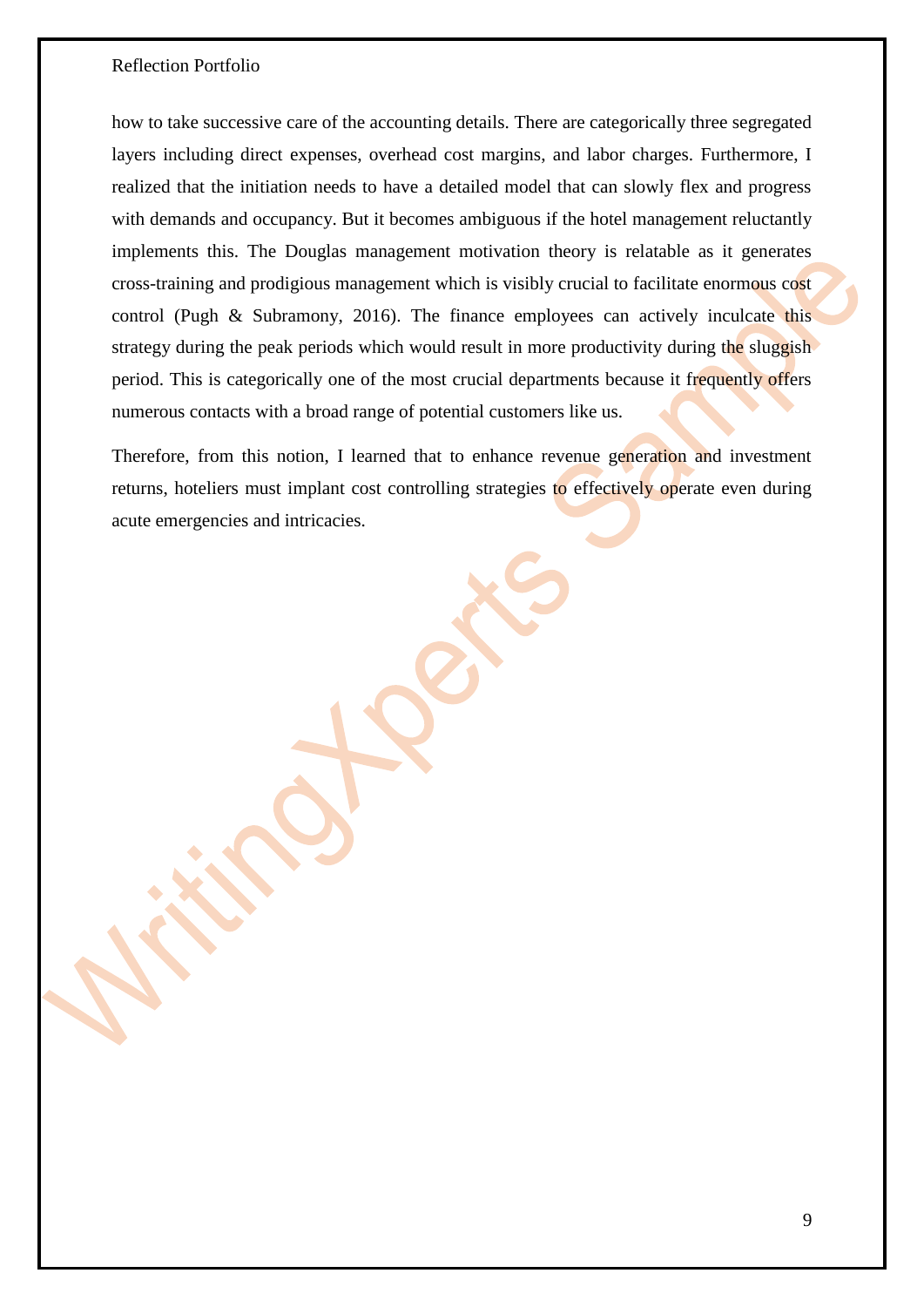### **References**

- Adeagbo, D. O., Mohammed, S., & Abdulkadir, S. (2019). Principles of Management Application in Building Construction Projects: Perspectives of Project Managers'. *Traektoriâ Nauki= Path of Science*, *5*(12). [DOI: 10.22178/pos.53-].
- Birinci, H., Berezina, K., & Cobanoglu, C. (2018). Comparing customer perceptions of hotel and peer-to-peer accommodation advantages and disadvantages. *International Journal of Contemporary Hospitality Management*. [https://doi.org/10.1108/IJCHM-09-2016-0506].
- Cliftonvillehotel.co.uk (2020). *About Hotel Cliftonville.* Retrieved from: http://www.cliftonvillehotel.co.uk/.
- Dahlgaard-Park, S. M., Reyes, L., & Chen, C. K. (2018). The evolution and convergence of total quality management and management theories. *Total Quality Management & Business Excellence*, *29*(9-10), 1108-1128. [https://doi.org/10.1080/14783363.2018.1486556].
- De Camargo Fiorini, P., Seles, B. M. R. P., Jabbour, C. J. C., Mariano, E. B., & de Sousa Jabbour, A. B. L. (2018). Management theory and big data literature: From a review to a research agenda. *International Journal of Information Management*, *43*, 112-129. [https://doi.org/10.1016/j.ijinfomgt.2018.07.005].
- Li, X., Yen, C. L., & Liu, T. (2019). Hotel brand personality and brand loyalty: an affective, conative and behavioral perspective. *Journal of Hospitality Marketing & Management*, 1-21.
- Lindebaum, D. (2016). Critical essay: Building new management theories on sound data? The case of neuroscience. *human relations*, 69(3), 537-550. [https://doi.org/10.1177%2F0018726715599831].
- Mavin, S., & Grandy, G. (2016). A theory of abject appearance: Women elite leaders' intra-gender 'management'of bodies and appearance. *Human relations*, *69*(5), 1095- 1120. [DOI: 10.1177/0018726715609107]
- Pugh, S. D., & Subramony, M. (2016). Taking services seriously: New directions in services management theory and research. [http://dx.doi.org/10.1016/j.hrmr.2015.09.0011].
- Van Ruler, B. (2018). Communication theory: An underrated pillar on which strategic communication rests. *International Journal of Strategic Communication*, *12*(4), 367- 381. [https://doi.org/10.1080/1553118X.2018.1452240].